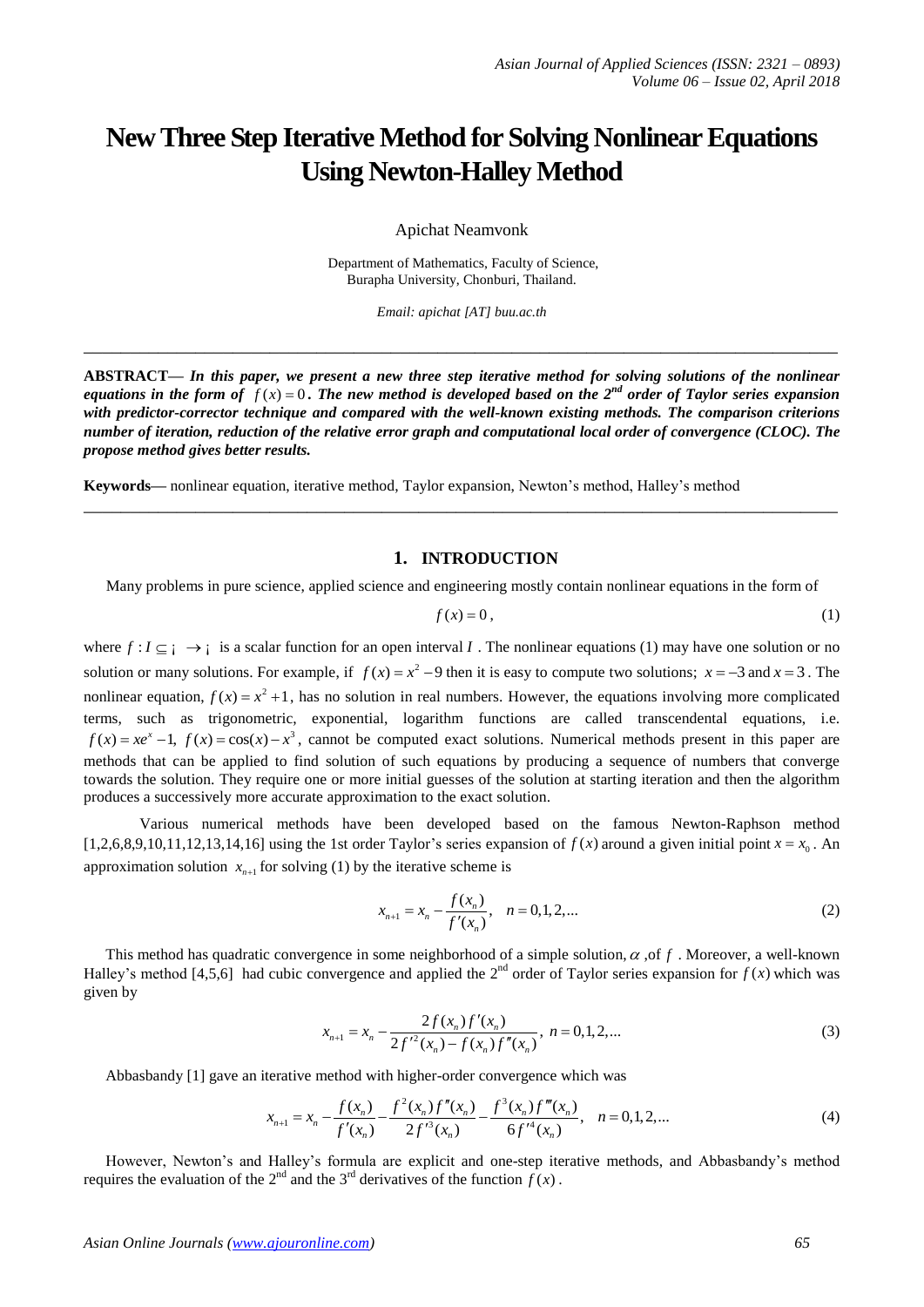During the last 10 years, different variations of Newton's method with higher order of convergence had been studied by considering different quadrature formula such as quadratic spline, cubic spline and integral rule, see [1,7,10,11,16]. In 2000, Weerakoon and Fernando [16] modified the classical Newton's method that used rectangular rule to compute the integral to be trapezoidal approximation. Their formula was an implicit scheme

$$
x_{n+1} = x_n - \frac{2f(x_n)}{f'(x_{n+1}) + f'(x_n)}, \quad n = 0, 1, 2, \dots
$$
 (5)

which required  $x_{n+1}$  to compute itself. Arithmetic mean Newton's method applied arithmetic mean to compute  $x_{n+1}$  and has cubic convergence as follow:

ow:  
\n
$$
x_{n+1} = x_n - \frac{2f(x_n)}{f'(y_n) + f'(x_n)}, \quad y_n = x_n - \frac{f(x_n)}{f'(x_n)}, \quad n = 0, 1, 2, \dots
$$
\n(6)

Bahgat and Hafiz [3] used three step predictor-corrector Newton-Halley method defined by

$$
w_n = x_n - \frac{f(x_n)}{f'(x_n)},
$$
  
\n
$$
y_n = w_n - \frac{2f(w_n)f'(w_n)}{2f'^2(x_n) - f(w_n)f''(w_n)},
$$
  
\n
$$
x_{n+1} = y_n - \frac{2f(y_n)}{f'(y_n)} - \frac{f^2(y_n)f''(y_n)}{2f'^3(y_n)}, \quad n = 0, 1, 2, ...
$$
\n(7)

## **2. ITERATIVE METHOD**

We consider the nonlinear equation (1) where the 1<sup>st</sup> and the 2<sup>nd</sup> derivative are defined as  $f'$  and  $f''$ . Then Taylor expansion of  $f(x)$  is given by,

$$
f(x) = f(x_n) + \frac{(x - x_n)}{1!} f'(x_n) + \frac{(x - x_n)^2}{2!} f''(x_n) + \dots,
$$
\n(8)

where 
$$
x_n
$$
 is the approximate solutions of (1). Let  $\alpha$  be the exact solutions of (1), so (8) can be written by  
\n
$$
f(\alpha) = f(x_n) + \frac{(\alpha - x_n)}{1!} f'(x_n) + \frac{(\alpha - x_n)^2}{2!} f''(x_n) + ... \qquad (9)
$$

Using  $(1)$ , we get

$$
0 = f(x_n) + \frac{(\alpha - x_n)}{1!} f'(x_i) + \frac{(\alpha - x_n)^2}{2!} f''(x_n) + \dots
$$
 (10)

Consider only the first three terms (2<sup>nd</sup> order) of (10) and 
$$
x_{n+1}
$$
 is new approximate solutions, so we get  
\n
$$
0 = f(x_n) + \frac{(x_{n+1} - x_n)}{1!} f'(x_n) + \frac{(x_{n+1} - x_n)^2}{2!} f''(x_n).
$$
\n(11)

From  $(11)$ , we have

$$
x_{n+1} = x_n - \frac{f(x_n)}{f'(x_n)} - \frac{(x_{n+1} - x_n)^2 f''(x_n)}{2f'(x_n)},
$$
\n(12)

and (12) is implicit. So, we apply the predictor-corrector technique and use Newton-Halley method as a predictor and (12) as a corrector. For a given initial guess  $x_0$ , find the approximate solution  $x_{n+1}$  by the iterative schemes. From (2), (3) and (12), we get

$$
w_n = x_n - \frac{f(x_n)}{f'(x_n)},
$$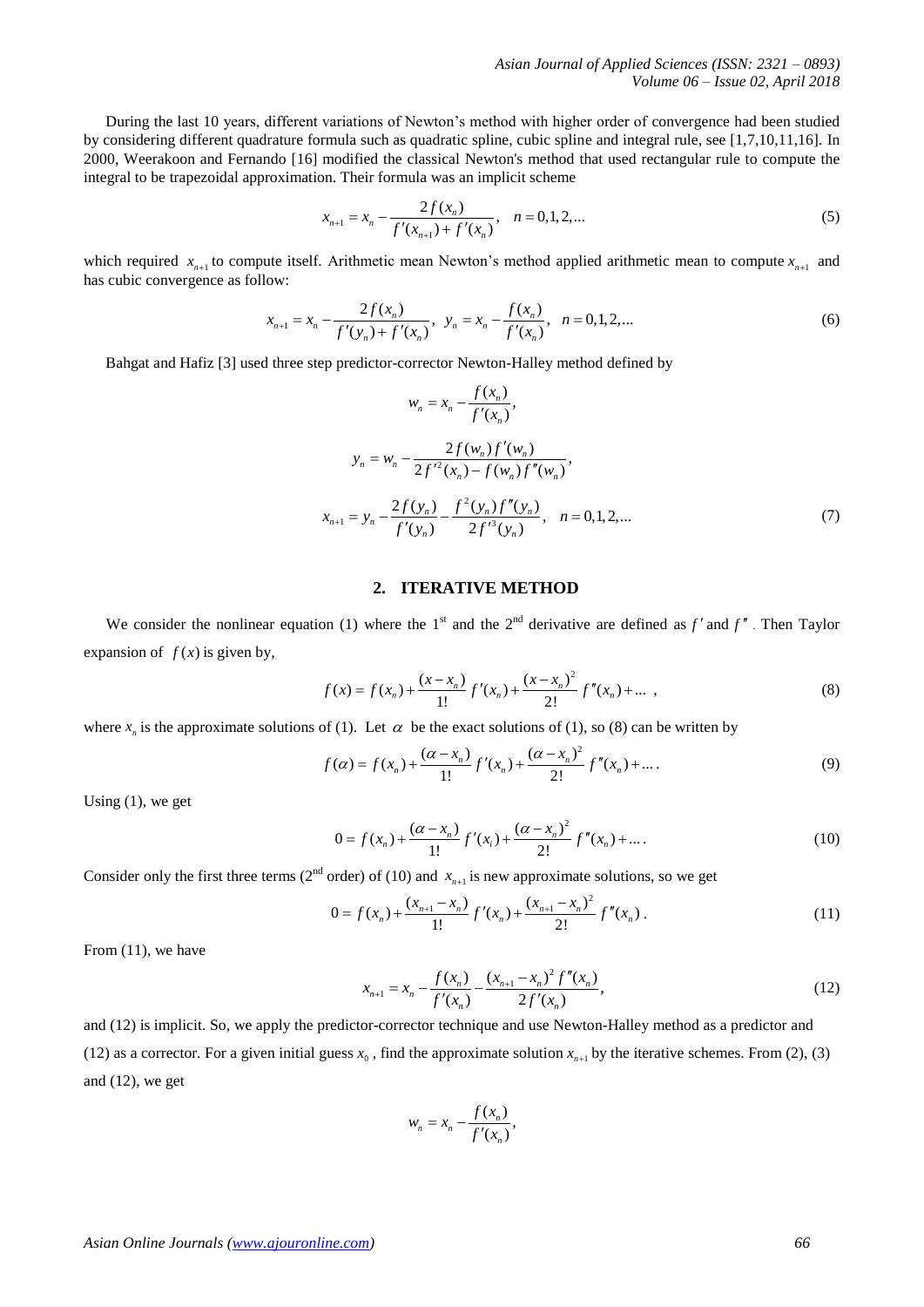$$
y_n = w_n - \frac{2f(w_n)f'(w_n)}{2f'^2(w_n) - f(w_n)f''(w_n)},
$$
  

$$
x_{n+1} = w_n - \frac{f(w_n)}{f'(w_n)} - \frac{(y_n - w_n)^2 f''(w_n)}{2f'(w_n)}, \quad n = 0, 1, 2, ...
$$
 (13)

and (13) is called the new three step iterative method.

#### **3. NUMERICAL RESULTS**

We present some examples to illustrate the efficiency of the new developed three-step iterative methods, see Table 1. We compare the Newton's method (NM), Abbasbandy method (AM), Halley's method (HM) and Newton-Halley method (NHM). All computer programs are performed using MATLAB R2017a and have stopping criteria of  $n+1$   $\lambda$ <sub>n</sub> *n*  $x_{n+1} - x$  $\left|\frac{u_1 - x_n}{x_n}\right| < \varepsilon$  where  $\varepsilon = 1 \times 10^{-12}$ . The following examples are used for numerical comparing:

 $f_1(x) = xe^x - 1,$   $f_2(x) = x^2 - (1 - x)^5,$   $f_3(x) = cos(x) - x^3,$   $f_4(x) = x^3 - e^{-x},$  $f_5(x) = x^3 + 4x^2 - 10$ ,  $f_6(x) = \cos(x) - e^{-x}$ ,  $f_7(x) = x \ln(x) - 1.2$ ,  $f_8(x) = x + \sin(x) - x_3$ .

The computational local order of convergence (CLOC) [14,15] can be approximated using the following formula

$$
\text{CLOC} \approx \frac{\ln |x_{n-1} - x_n|}{\ln |x_{n-2} - x_{n-1}|}.
$$

| $f(x_n)$          | <b>Method</b> | IT             | $x_n$               | Rel. Err.          | <b>CLOC</b> |
|-------------------|---------------|----------------|---------------------|--------------------|-------------|
| $f_1, x_0 = 1.5$  | NM            | $\overline{7}$ | 0.56714329040978384 | $0.0000000000e+00$ | 1.948815    |
|                   | AM            | 5              | 0.56714329040978384 | $0.0000000000e+00$ | 3.792761    |
|                   | <b>HM</b>     | 5              | 0.56714329040978384 | $0.0000000000e+00$ | 3.649304    |
|                   | <b>NHM</b>    | 4              | 0.56714329040978384 | $0.0000000000e+00$ | 6.460950    |
|                   | New Method    | $\overline{3}$ | 0.56714329040978384 | 8.0397424059e-13   | 5.130115    |
| $f_2, x_0 = 1$    | <b>NM</b>     | 6              | 0.34595481584824206 | 4.6532764163e-15   | 2.448439    |
|                   | AM            | 5              | 0.34595481584824206 | 1.6045780746e-16   | 2.726473    |
|                   | HM            | 4              | 0.34595481584824206 | 1.6045780746e-16   | 2.937944    |
|                   | <b>NHM</b>    | $\overline{4}$ | 0.34595481584824206 | $0.0000000000e+00$ | 5.849764    |
|                   | New Method    | $\overline{4}$ | 0.34595481584824206 | $0.0000000000e+00$ | 5.718453    |
| $f_3, x_0 = 2$    | <b>NM</b>     | $\overline{7}$ | 0.86547403310161442 | 2.4373044899e-15   | 1.996812    |
|                   | AM            | 5              | 0.86547403310161442 | $0.0000000000e+00$ | 4.182008    |
|                   | HM            | 5              | 0.86547403310161442 | $0.0000000000e+00$ | 3.443207    |
|                   | <b>NHM</b>    | $\overline{4}$ | 0.86547403310161442 | $0.0000000000e+00$ | 6.197483    |
|                   | New Method    | 3              | 0.86547403310161442 | 2.5270999185e-14   | 3.314783    |
| $f_4, x_0 = 2$    | NM            | $\overline{7}$ | 0.77288295914921012 | 3.9574742807e-13   | 1.893860    |
|                   | AM            | 5              | 0.77288295914921012 | $0.0000000000e+00$ | 4.773169    |
|                   | HM            | 5              | 0.77288295914921012 | $0.0000000000e+00$ | 3.688557    |
|                   | <b>NHM</b>    | $\overline{4}$ | 0.77288295914921012 | $0.0000000000e+00$ | 6.462679    |
|                   | New Method    | 3              | 0.77288295914921012 | 4.2375858904e-14   | 3.079379    |
| $f_5$ , $x_0 = 5$ | NM            | 8              | 1.36523001341409690 | $0.0000000000e+00$ | 6.883373    |
|                   | AM            | 5              | 1.36523001341409690 | $0.0000000000e+00$ | 5.623364    |
|                   | <b>HM</b>     | 5              | 1.36523001341409690 | 1.3336695960e-14   | 8.755135    |
|                   | <b>NHM</b>    | $\overline{4}$ | 1.36523001341409690 | $0.0000000000e+00$ | 9.243733    |
|                   | New Method    | $\overline{4}$ | 1.36523001341409690 | $0.0000000000e+00$ | 8.314674    |

**Table 1:** Example and comparison of various iterative schemes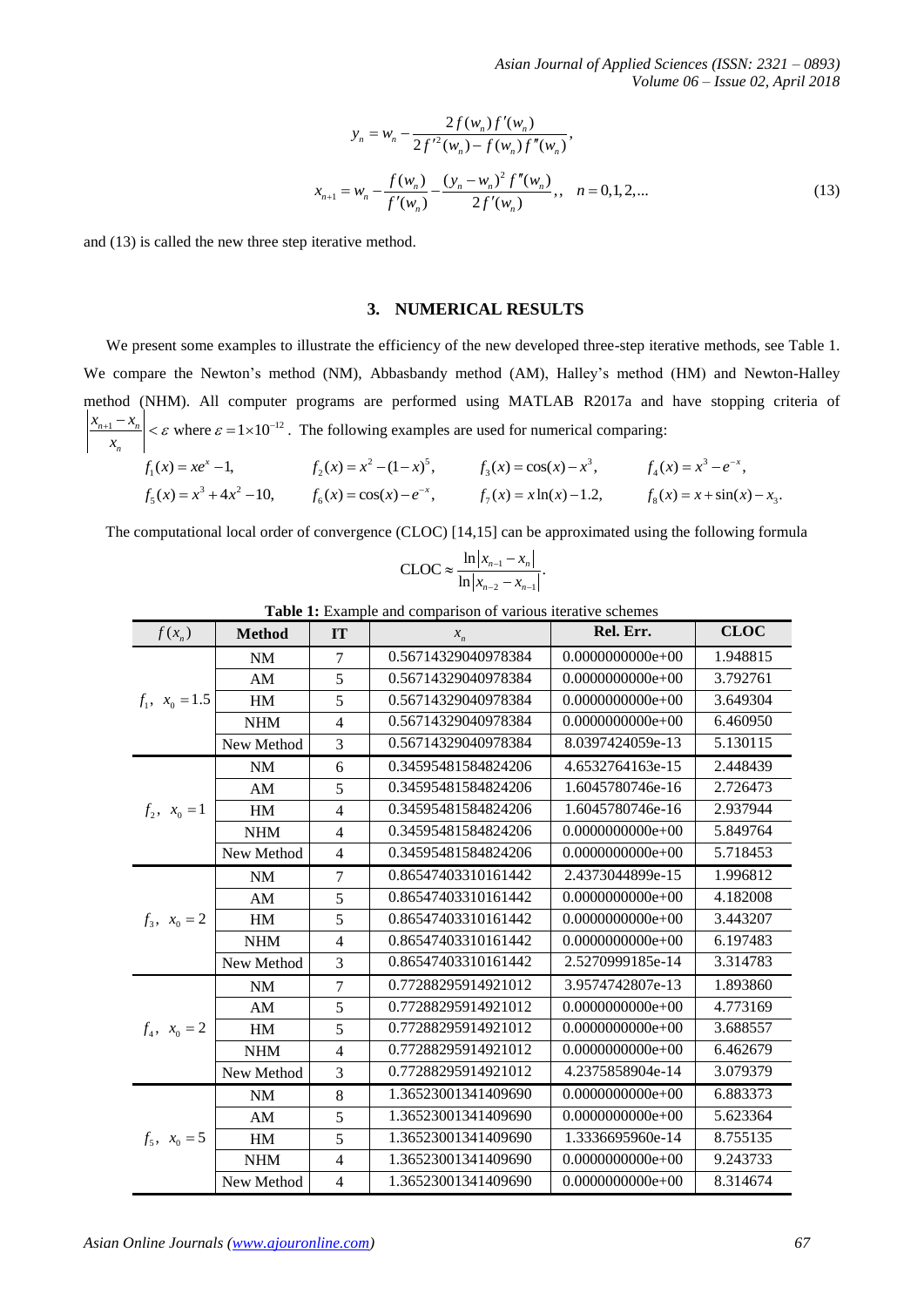| $f(x_n)$       | <b>Method</b> | <b>IT</b> | $x_{n}$             | Rel. Err.          | <b>CLOC</b> |
|----------------|---------------|-----------|---------------------|--------------------|-------------|
| $f_6, x_0 = 7$ | <b>NM</b>     | 5         | 7.85359327997124800 | $0.0000000000e+00$ | 3.966819    |
|                | AM            | 5         | 7.85359327997124800 | $0.0000000000e+00$ | 3.221965    |
|                | <b>HM</b>     | 5         | 7.85359327997124800 | $0.0000000000e+00$ | 3.964839    |
|                | <b>NHM</b>    | 3         | 7.85359327997124800 | $0.0000000000e+00$ | 2.898956    |
|                | New Method    | 3         | 7.85359327997124800 | $0.0000000000e+00$ | 4.236135    |
| $f_7, x_0 = 4$ | NM            | 6         | 1.88808675302834360 | 1.1760296743e-16   | 3.508870    |
|                | AM            | 4         | 1.88808675302834360 | 1.1760296743e-16   | 4.442042    |
|                | <b>HM</b>     | 4         | 1.88808675302834360 | 3.1752801207e-15   | 4.303257    |
|                | <b>NHM</b>    | 3         | 1.88808675302834360 | $0.0000000000e+00$ | 5.207905    |
|                | New Method    | 3         | 1.88808675302834360 | $0.0000000000e+00$ | 4.415021    |
| $f_8, x_0 = 3$ | <b>NM</b>     | 8         | 1.31716296100603250 | $0.0000000000e+00$ | 2.121228    |
|                | AM            | 6         | 1.31716296100603250 | $0.0000000000e+00$ | 3.234057    |
|                | HM            | 6         | 1.31716296100603250 | 2.3600910145e-15   | 3.111416    |
|                | NHM           | 4         | 1.31716296100603250 | $0.0000000000e+00$ | 4.837526    |
|                | New Method    | 4         | 1.31716296100603250 | $0.0000000000e+00$ | 4.668420    |

## **Table 1:** (continued)



Figure 1: reduction of relative error graph of iteration number 1, 2, 3 and 4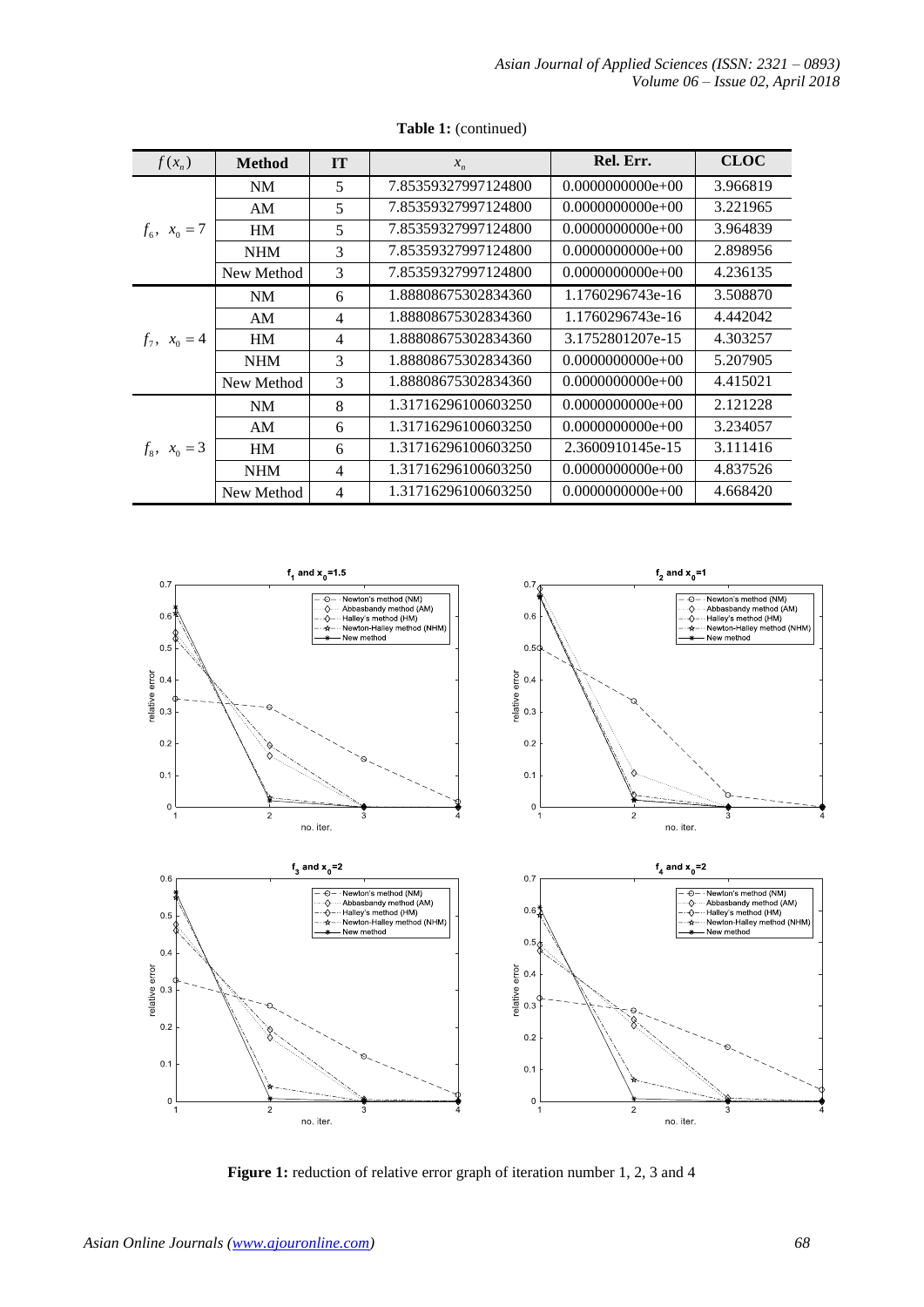

**Figure 1**: (continued)

#### **4. CONCLUSIONS**

In this paper, we proposed three step predictor-corrector iterative method for finding approximation solutions of nonlinear equations  $f_1$ ,  $f_2$ ,  $f_3$ ,  $f_4$ ,  $f_5$ ,  $f_6$ ,  $f_7$  and  $f_8$ . The new method has the lowest number of iteration shown in Table 1. Also relative error reduces fastest among other methods as shown in Figure 1. However, computational local order of convergence (CLOC) in Table 1 can explain that the new method has a good rate of convergence for approximating solution of the functions. The approximate solution of the nonlinear equations which have multiple solutions can be considered as a new topic for the future works.

#### **5. ACKNOWLEDGEMENT**

We would like to thank the Faculty of Science, Burapha University support through funds for research.

#### **6. REFERENCES**

- [1] Abbasbandy S., "Improving Newton-Raphson method for nonlinear equations by modified Adomian decomposition method", Applied Mathematics and Computation, vol. 145, pp. 887–893, 2003.
- [2] Bahgat S.M., Hafiz M.A., "New two-step predictor Corrector method with ninth order convergence for solving nonlinear equations", Journal of Advance in Mathematics, vol. 2, pp. 432-437, 2013.
- [3] Bahgat S.M., Hafiz M.A., "Three-Step iterative method with eighteen order convergence for solving nonlinear equations", International Journal of Pure and Applied Mathematics, vol. 93, no. 1, pp. 85-94, 2014.